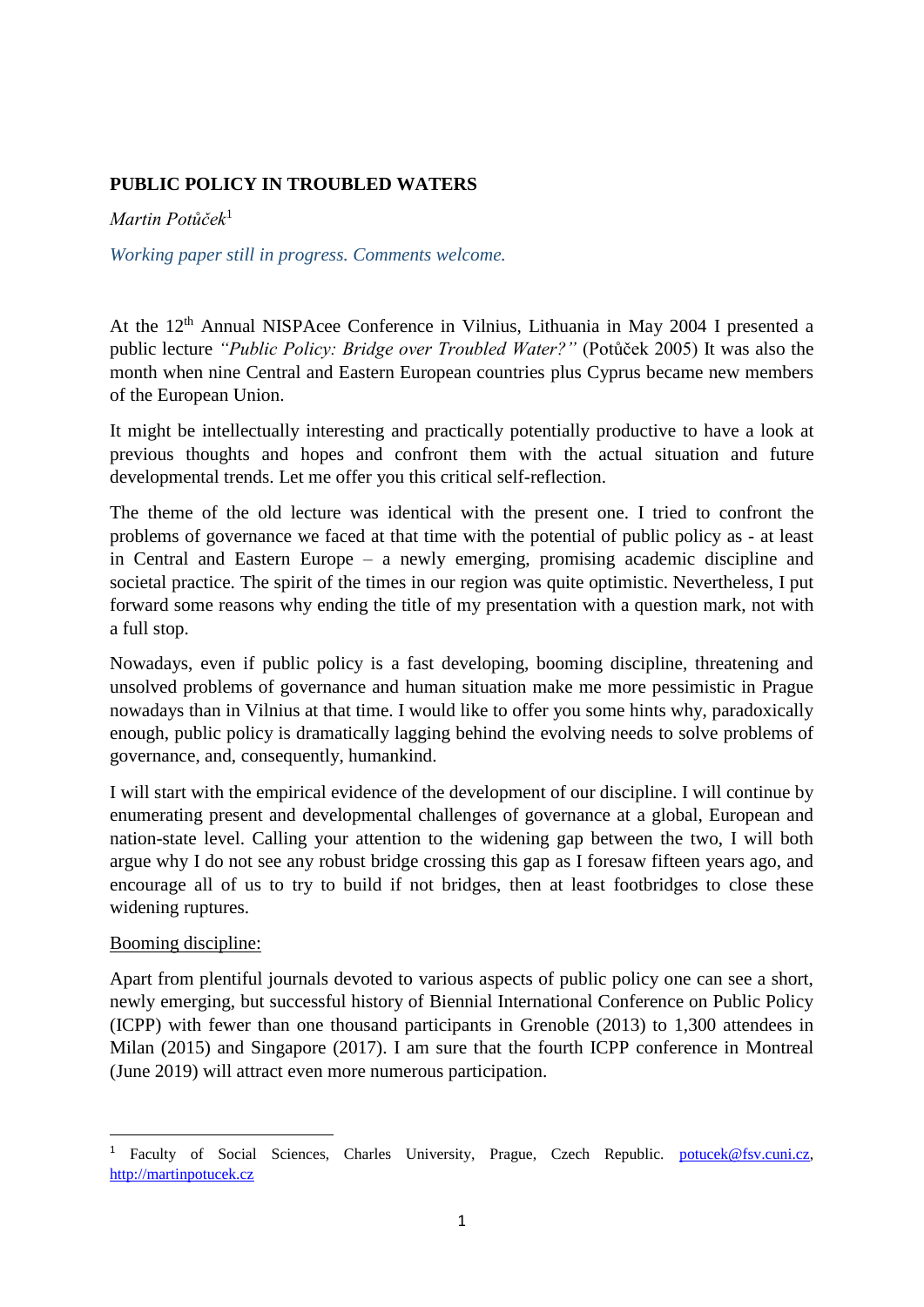International Library of Policy Analysis, issued by Policy Press in Bristol may serve as another indicator of the world-wide spread of the discipline: between 2013 and 2018, fourteen volumes, overviewing the state-of-the art of the discipline in particular countries, comprised Australia, Belgium, Brazil, Canada, Czech Republic, France, Germany, Japan, Mexico, the Netherlands, Israel, Taiwan, Turkey and United States. Publishing houses are keen to publish monographs and textbooks, universities launch new courses and study programs…

### Threatening and deepening problems of societies and governance:

In a parallel way, there is clear evidence of huge developmental discrepancies which make our life less secure, less understandable, more fragile and in many ways unjust. Let us have a look at this phenomenon at global, European and national level.

## At global level:

- The destruction of the formal and informal post-WW2 order, associated with failures of post-colonial development in the developing world. The world has probably never been a more dangerous place (unscrupulous violation of international law by superpowers, technological development of weapons of mass destruction and other previously unheard means of annihilation, local wars, and terrorism on the rise).
- Mankind is able to produce more and more resources, but their consumption exceeds the resource capacity in an increasing ratio of exploitation over planetary self-renewal capacity.
- Global warming on the rise indicated by an exponential curve, plus other risks associated with environmental deterioration, such as extinction of millions of living species (Climate Change 2019). The attempt to universally accept and obey the international agreement on the fight against global warming has failed. (Paris Agreement 2015)
- All efforts for the more equitable distribution and use of resources over a long term have been unsuccessful. Scissors are opening up between the rich and poor.

## At the EU level:

- The crisis of welfare states at national level due to globalization. In the EU, partially also due to Europeanization. (Potůček 2018)
- Low legitimacy of European Union in the eyes of European citizens.
- The European "troika" (European Commission, European Central Bank, and International Monetary Fund) were rolling democratic decision making procedures at national level (Greece, Italy…).
- The story of Brexit. The threat of further disintegration of the EU (present elections).
- An inconsistent engagement of the EU in Ukraine, deteriorated relations to Russia.
- Political extremism and authoritarianism on the rise.
- The rising indebtedness of the majority of the EU Member States.

At the level of nation states, political representatives are finding themselves in a trap; most problems citizens believe they should solve are outside their political and economic control. This is closely associated with an open crisis of liberal democracy and traditional forms of democratic mediation of interests. On one hand, we can observe splitting liberal democratic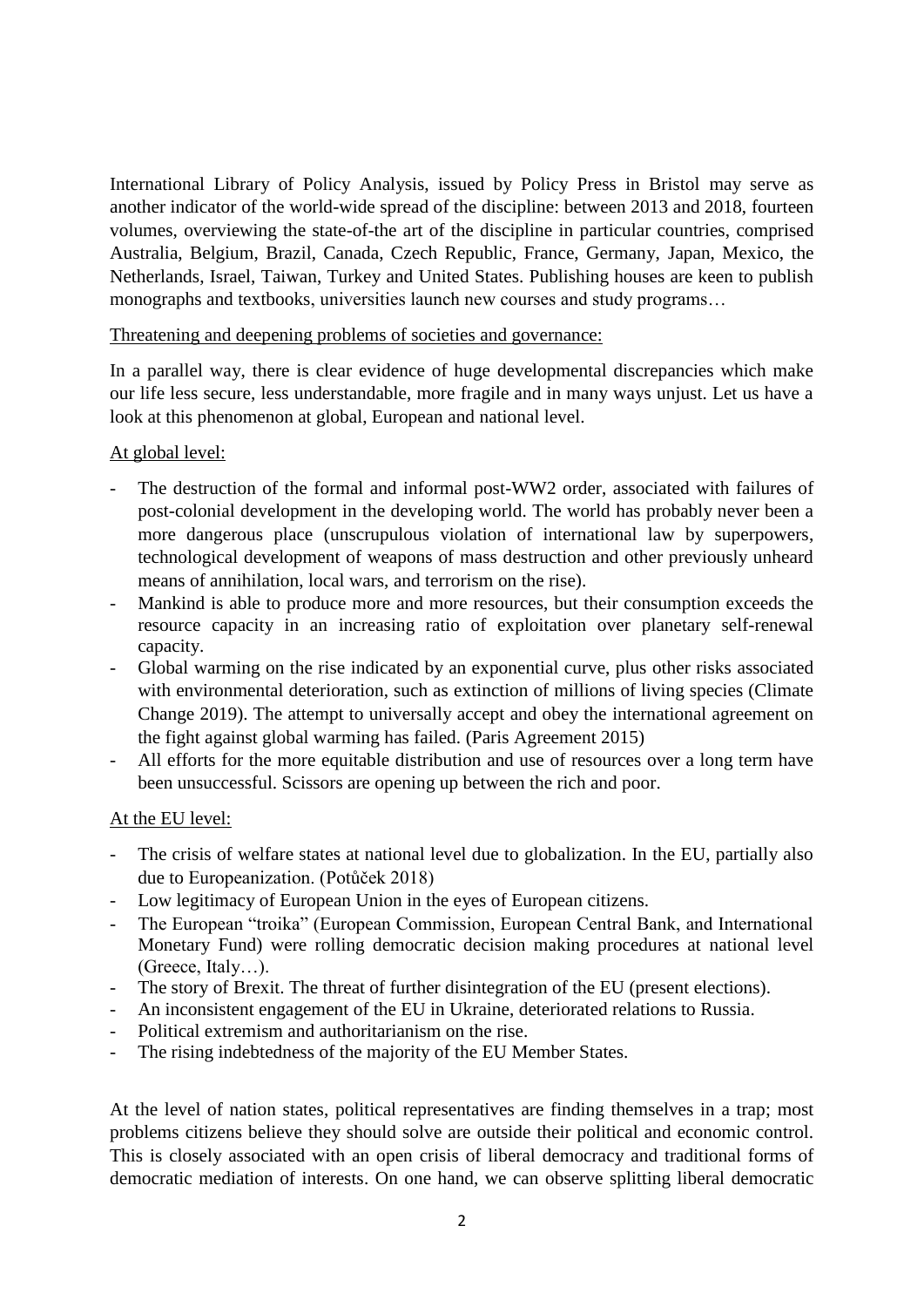societies with deepening societal and economic cleavages (namely in the United Kingdom, France, USA, or Italy). (Ringen 2013)

On the other hand, we witness the rise of authoritarian regimes, some with booming economies, but all seriously violating basic human and political rights. (Ringen 2016) In between these extreme cases, we can find countries with hybrid constellation of authoritarian regimes misusing formally democratic processes and institutions (in Latin America, in the Middle East, in some ex-communist countries).

General symptoms of crisis in governance:

In his seminal work *"The Capacity to Govern",* published at the very beginning of the third Millennium, Dror called attention to obvious incapacity of mankind to rule its own affairs. The context of recent economic and political development has accented his conclusion.

- Power and wealth of multinational companies exceeds the regulatory power of nation states and international political and administrative attempts to channel them. (Lindblom 1977)
- Globalization, regionalization, the overlapping of the market, the government, and the media, all this renders responsibility for the consequences of political and administrative decision ever more obfuscated.
- The capture of public administration by wealthy moguls of market and powerful media owners' intrusion of market and media actors into a political and administrative sphere).
- Widespread myopic decision making without strategic perspective and precaution at all levels, due to the lack of competence and impact of political electoral cycle.
- Controversial influence of social media in public space.
- The overarching incidence of corruption.

Why is public policy as a scientific discipline lagging behind such a development?

- Theories are not able to catch up with unique societal transformations, not experienced in the past.
- Cognitive problems to be solved are complex, disciplinary boundaries and explanatory frameworks of different social sciences are rigid, scholars from different branches are not motivated to help each other and collaborate.
- Social sciences face great difficulties to analyse the impact of globalization as their traditional subject matter used to be nation states. They have tried to solve this problem, among others, by applying an analytically not very strong concept of multilevel governance.
- There is a widespread incidence of "imperialism of economics" as one-sided explanation of societal problematics, often driven by strong, hidden or open, economic interests.

Can we enhance our capabilities in order to close the gap between our knowledge and capacities of governance?

As scholars responsible for general societal welfare, we are obliged to mobilize our cognitive capabilities by closing the gap between disposable theories and real-life developments. As an example might serve the need for a better explanation of the role of mass communication, and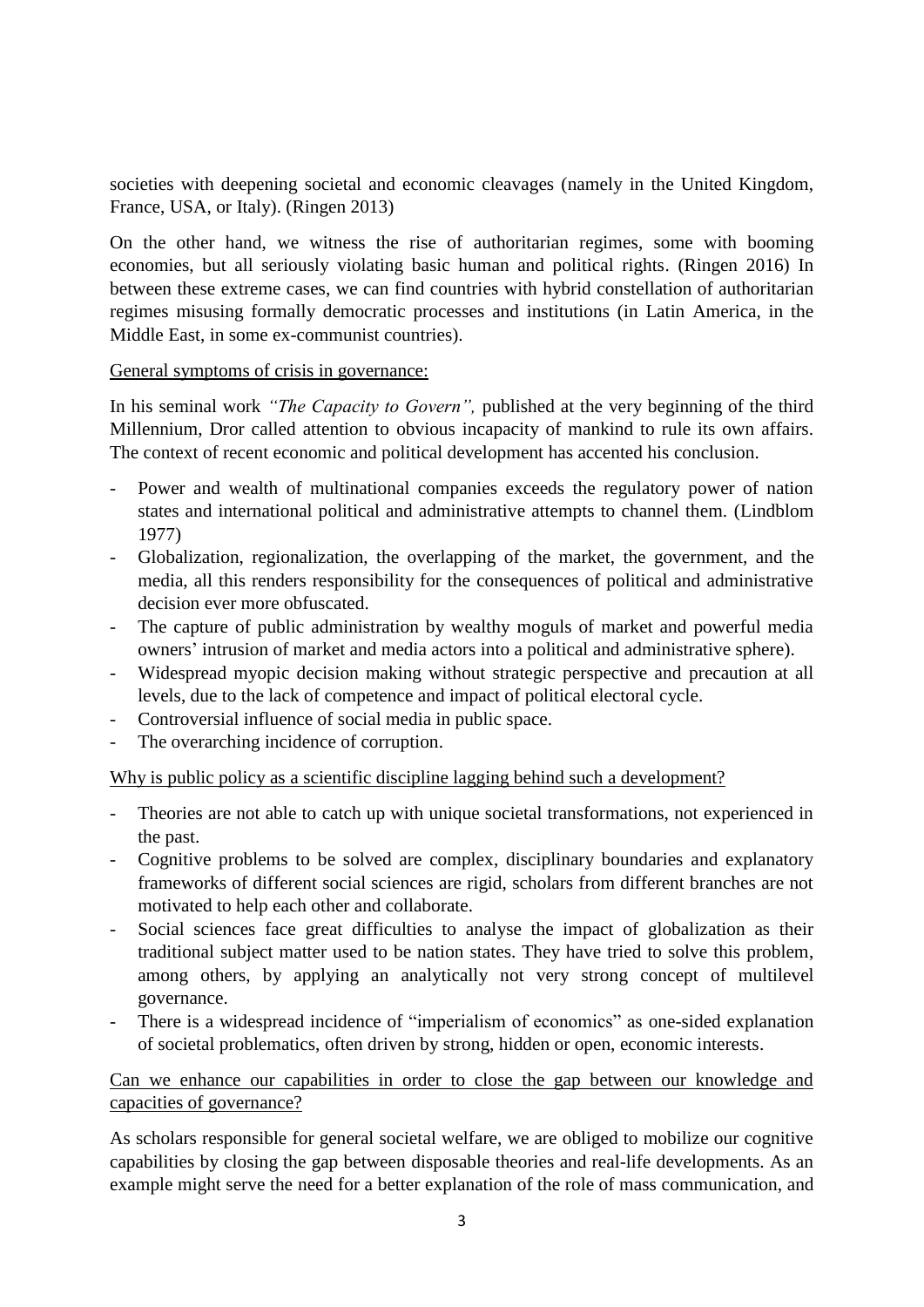namely social media, in governance, as there is the undeveloped recognition of media power in influencing the minds of citizens as well as political representatives. Greater attention should be paid to the development of more general conceptual frameworks able to absorb and utilize the approaches of associated disciplines (demography, sociology, economics, political science, informatics, public administration, media studies, cultural studies, psychology, anthropology, medicine…). (Potůček 2017)

I would intensively focus on all forms of public policy education. It should be based on mediation of both latest theoretical and methodological achievements of the discipline, and sharing experience of their implementation in practice. As such, it represent a serious challenge to public policy schools. Helmut Anheier (2019) sees their way forward as follows:

- "*Become more reflective of the conditions of democratic society that make public policy schools possible now and in future, and therefore focus not only on the realisation of given political objectives but on their formation as well;*
- *Take seriously the curricular reforms needed to address the needs of a changed student body on the one hand, and the changed needs of employers on the other;*
- *Anticipate the profound changes that digitalisation is bringing not only to public administration systems but also to society at large;*
- *Find ways to show that evidence matters and that the Weberian ethics and call for public stewardship are still very much valid and essential to allow the polarised elite to engage in policy discourse."*

Last but not least, another important skill to be trained is to learn and apply effective ways of direct collaboration between academicians, politicians, civil servants, journalists, and citizens.

 $*$  \*

This is the genuine content of the 27<sup>th</sup> NISPAcee Annual Conference with its heading *"From*" *Policy Design to Policy Practice".* I hope that you will be able to turn my scepticism into a cautious optimism by a concentrated effort to make the outcomes of this conference an influential set of present and future steps exactly in this direction.

## **Sources:**

Anheier, H. K. On the Future of the Public Policy School. 2019. *Global Policy* 10(1).

Climate Change Is a Key Driver for Species Extinction. Report of Intergovernmental Science-Policy Platform on Biodiversity and Ecosystem Services [\(IPBES\)](http://ipbes.net/), 2019. Report available at [https://unfccc.int/news/ipbes-climate-change-is-a-key-driver-for-species-extinction;](https://unfccc.int/news/ipbes-climate-change-is-a-key-driver-for-species-extinction) press release available at <https://www.ipbes.net/news/Media-Release-Global-Assessment>

Dror, Y. 2001. The Capacity to Govern. London: Frank Cass.

Lindblom, C. E. 1977. Politics and Markets. New York: Basic Books.